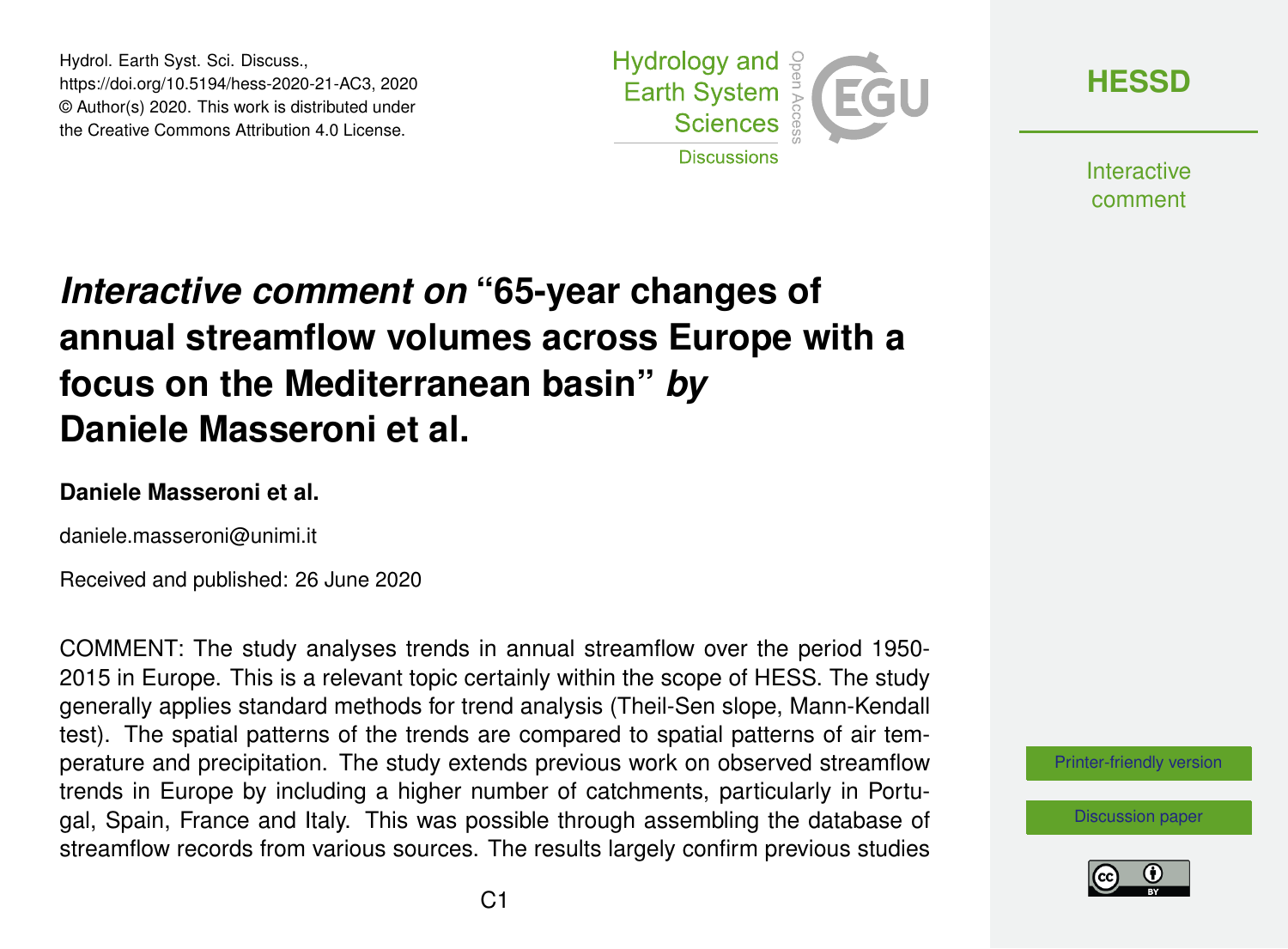with dominant positive trends in northern Europe and dominant negative trends in the Mediterranean region.

REPLY: We thank Rev#2 for his/her comments and suggestions which allowed to improve the quality of the manuscript in this revised version.

COMMENT: Since the study states that records with missing data for more than two years were excluded from the database (L 107), I initially assumed that the calculated trends all relate to the period 1950-2015, which, looking at Fig. 2a, is apparently not the case.

REPLY: Fig.2a was deleted because it created misunderstanding both in Rev#1 and #2. The original dataset included about 3,900 stations and after the checks on reliability, consistency and uniformity of series of data, 428 stations were discarded. The 65-year study period (from 1950 to 2015) has been chosen and the optimal threshold between maximizing series length and avoinding missing data, as shown in new figure RC2.1.

COMMENT: This has of course a strong influence on the results and needs to be clarified. If the series length vary between catchments it will probably be more useful to analyze trends for different periods with nearly complete records, as the trends of course depend on the period analyzed (as discussed in the introduction).

REPLY: We agree with the Rev#2 about the influence of length of series of data on trend identification. Dixon et al. 2006 coped with this problem by splitting the dataset in time frames of different length, with a different number of stations for each period (see also Birsan et al. 2005). Nevertheless, one of the added values of our work was to consider a continuous dataset as large as possible over the entire study domain in order to evaluate spatial trends over European basins with a consistent sample size. It was the same approach proposed in the recent work by Durocher et al. (2019) where stations with missing data were discarded and a single time frame for all study domain was considered. In any case, we will compute trends for two subsequent time periods (1950-80 and 1980-2015) to check for effects of absolute dating in the available series.

**[HESSD](https://www.hydrol-earth-syst-sci-discuss.net/)**

**Interactive** comment

[Printer-friendly version](https://www.hydrol-earth-syst-sci-discuss.net/hess-2020-21/hess-2020-21-AC3-print.pdf)

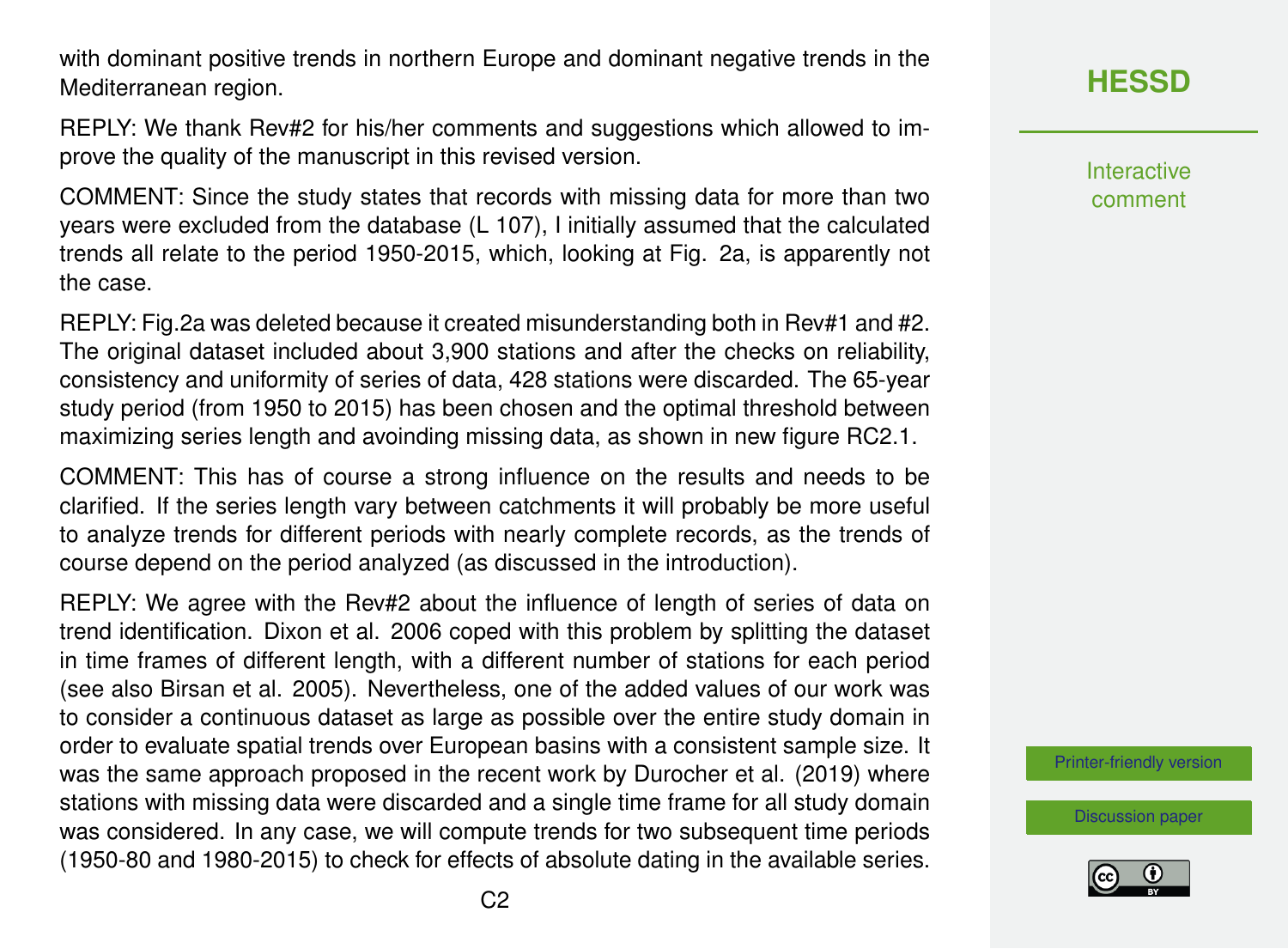Additional references Dixon, H., Lawler, D. M., Shamseldin, A. Y., & Webster, P. (2006). The effect of record length on the analysis of river flow trends in Wales and central England. IAHS-AISH publication, 490-495.

Birsan, M. V., Molnar, P., Burlando, P., & Pfaundler, M. (2005). Streamflow trends in Switzerland. Journal of hydrology, 314(1-4), 312-329.

Durocher, M., Requena, A. I., Burn, D. H., & Pellerin, J. (2019). Analysis of trends in annual streamflow to the Arctic Ocean. Hydrological processes, 33(7), 1143-1151.

COMMENT: The criteria for inclusion/exclusion from the database should be described very clearly. It is not so clear whether the study aimed at only including near natural catchments. How were gaps smaller than 2 years treated? The steps that were undertaken to exclude inhomogeneous series, or series strongly affected by human interventions need to be mentioned clearly. For example, did the authors try to get information from the data providers on human interventions such as changes in flow abstractions etc. It should be described clearly how the database was 'consolidated and validated'. Did you apply any automatic screening tests to systematically check the series for possible inhomogeneities?

REPLY: We thank the reviewer for raising this issue. In the revised manuscript we will add details about the pre-processing activity done to select the discharge time series used for the analysis. In particular, to ensure quality of discharge observations, the following steps were followed: 1) check on data availability; 2) check for outliers (i.e. five st.deviations higher or lower than the means; 3) check on the presence of inhomogeneities through automatic screening tests. In order to filter out catchments affected by human disturbance, each discharge time series was accurately scrutinized through visual hydrograph inspection to identify disturbed hydrographs due to e.g. the presence of dams/reservoirs. Discharge time series characterized by disturbed hydrographs were discarded from the analysis. It should be noted that most of the basins considered in the analysis are taken from the EWA

## **[HESSD](https://www.hydrol-earth-syst-sci-discuss.net/)**

**Interactive** comment

[Printer-friendly version](https://www.hydrol-earth-syst-sci-discuss.net/hess-2020-21/hess-2020-21-AC3-print.pdf)

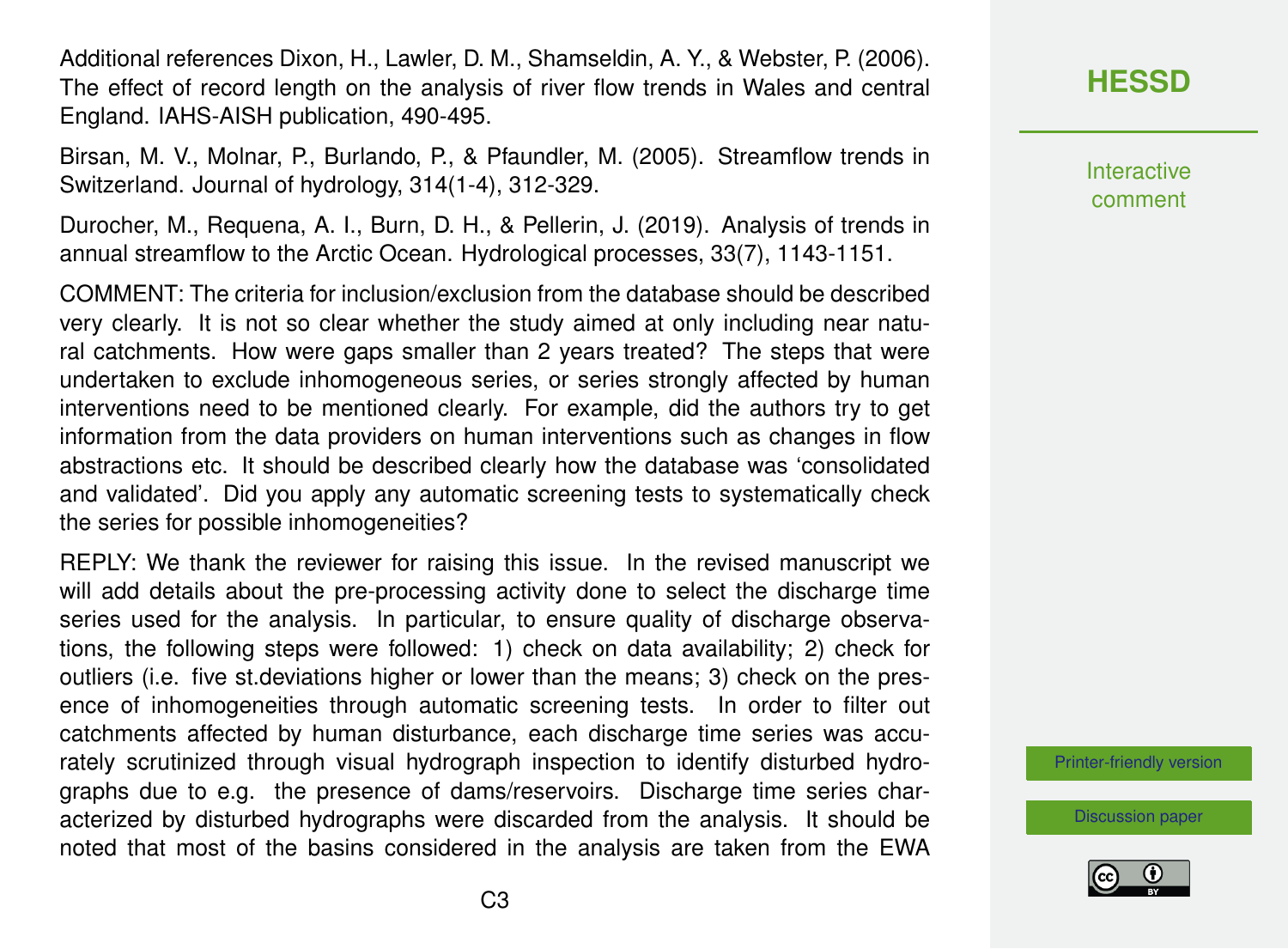database, i.e. a discharge data collection of near-natural streamflow records from small catchments (Stahl et al, 2010). Moreover, the Global Reservoir and Dam (GRanD, https://sedac.ciesin.columbia.edu/data/set/grand-v1-dams-rev01) will be downloaded and a further analysis will be carried out in the revised manuscript to identify if (how many) dams/reservoirs are actually present in the selected basins. At the end of this analysis we expect that no substantial differences will be found between the basins retained for the analysis and the basins for which a certain degree of disturbance can be tolerated. Only stations with low human impact (no presence of dams/reservoir in the analysis period or no appreciable dam impact in the hydrograph); with less than 20% of missing data, showing no inhomogeneities in the time series were retained in the compiled dataset. Gaps smaller than two years were retained as missing data; during trend calculations, missing data were discarded on a case-by-case basis.

COMMENT: Some results are not very clear. The results section reports significant trends in 95% of the stations, which disagrees with results reported in Table 1. In the results section, it is not always clear whether results on trends also include nonsignificant trends.

REPLY: The number of basins reported in tab 1 (tab. 2 in the revised version of the manuscript) were incorrectly transcribed by the authors. They referred to the total number of stations in each macro-region (i.e. 3,485). In tab. 1 only significant positive or negative trends will now be shown. These were 95% of total gauged stations (i.e. 3310 stations). In the revised manuscript, the number of stations in each macro-region has been corrected. The manuscript will also clearly state whether any summary result includes non-significant trends.

COMMENT: I disagree with the finding of an inversion point in 1985 for the average series in the Mediterranean region. I do not see a change in the trend direction or trend slope in 1985. The fact that streamflow is above average before and below average after 1985 is a rather arbitrary result that depends on the selected study period. Streamflow has been decreasing since about 1965, and if anything, the rate of de**Interactive** comment

[Printer-friendly version](https://www.hydrol-earth-syst-sci-discuss.net/hess-2020-21/hess-2020-21-AC3-print.pdf)

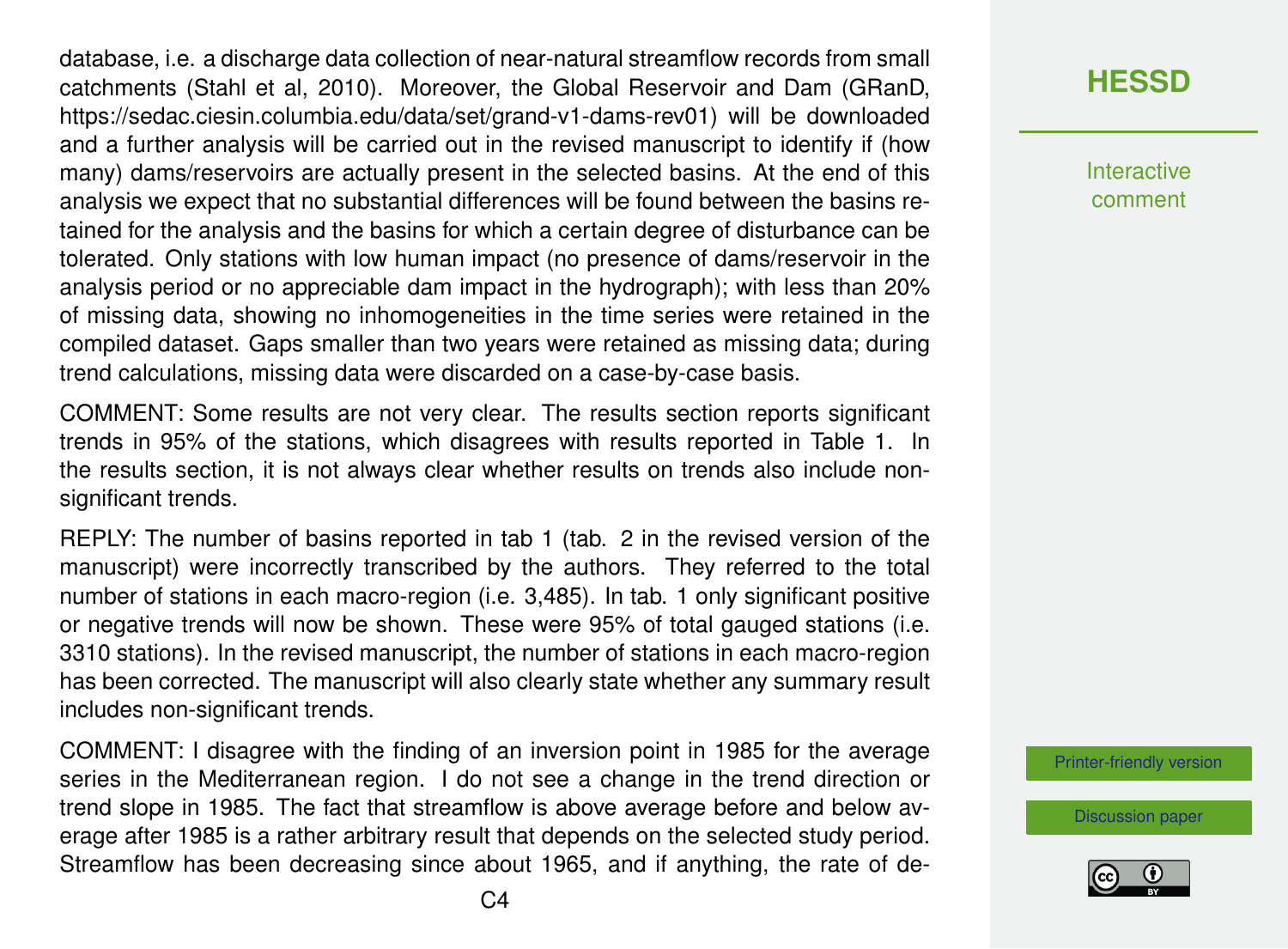crease has rather slowed down since the late 1980s.

REPLY: The reviewer is right. Figure 7 in the manuscript highlights that streamflow has been decreasing since about 1965 and the rate of decrease has rather slowed down since the late 1980s. In the revised manuscript the sentences related to Figure 7 will be modified accordingly and supported by new statistical trend analyses on the entire time period.

COMMENT: The calculation of the Sen's slope from annual streamflow anomalies is described as innovative, but if I do not overlook something this should not affect trends (and has probably been done in many studies).

REPLY: using anomalies to detect trends minimized absolute random error, but the reviewer is right in that it does not affect the trend (i.e., regression slope against time). Also, it is routinely carried out in both hydrologic and climate research. The methods section will be amended accordingly.

COMMENT: The introduction should be improved. The introduction should clearly convey what has been found previously on annual streamflow trends in Europe? What is the gap in the current literature? How is this approached by this study? Please also check the logic of individual sentences and the subdivision of the introduction into paragraphs.

REPLY: We thank the reviewer for this suggestion also underlined in the short comment by Adriaan Teuling. In the revised version of the manuscript, the introduction will include a more complete summary of what has been found by past studies on annual streamflow trends in Europe, what is missing in the current literature and in which way this study will fill the gap. The revised introduction will also rely on a more logical paragraphation.

COMMENT: The explanation of streamflow trends by trends in air temperature and precipitation remains a bit vague and overlooks areas where it is probably not possible



**Interactive** comment

[Printer-friendly version](https://www.hydrol-earth-syst-sci-discuss.net/hess-2020-21/hess-2020-21-AC3-print.pdf)

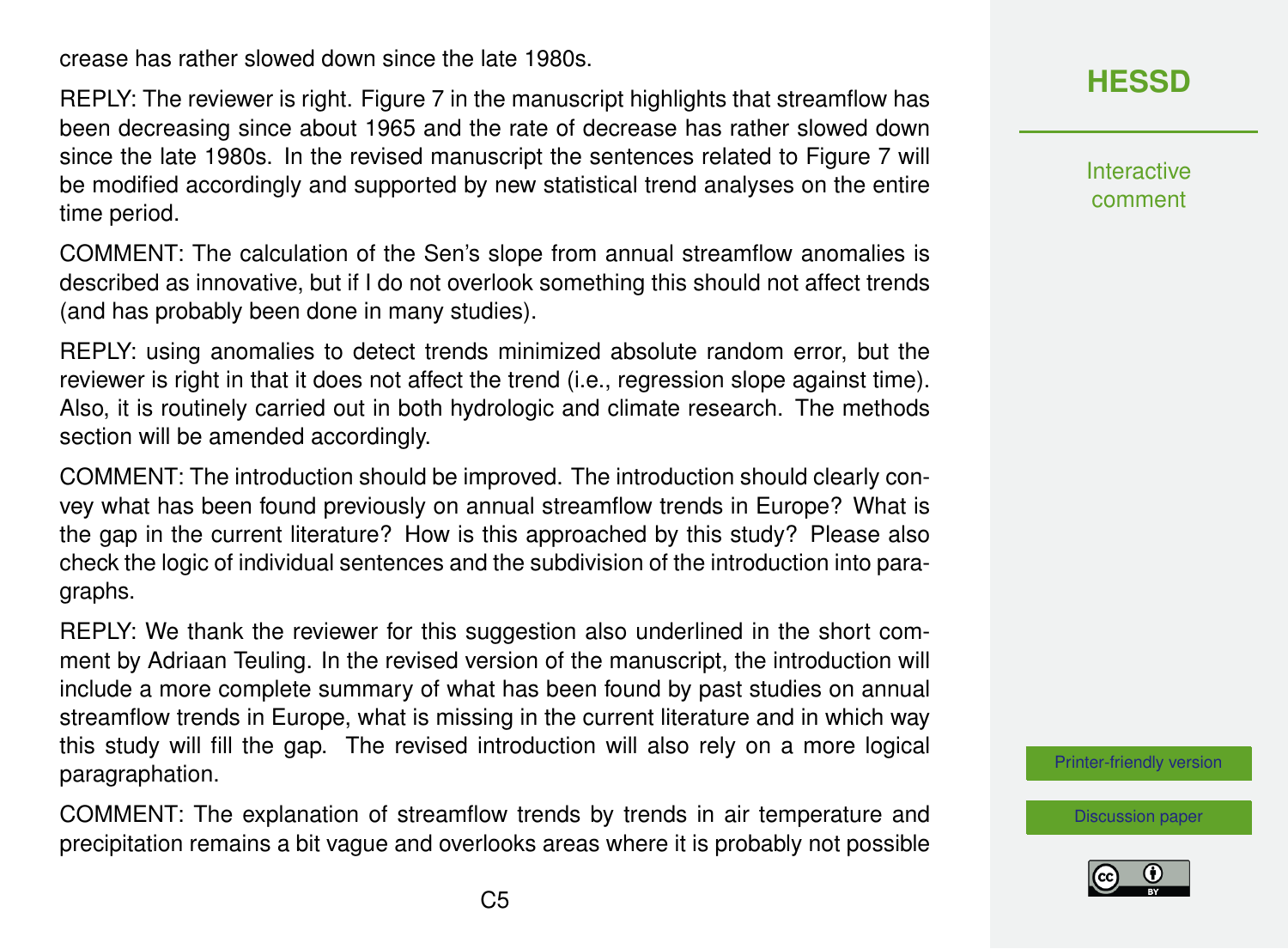to explain streamflow trends with trends in air temperature or precipitation (such as positive streamflow trends in northern Spain). Some arguments need to be clarified e.g. it is not clear to me how groundwater or snowmelt effects would affect annual (and not only seasonal or monthly) streamflow.

REPLY: The discussion on groundwater and snowmelt roles will be improved, also specifying that it will rely on speculation and literature and not direct measure or testing of such variables. The cases in which the observed discrepancies between river discharge and weather series could be explained by based on logical and sciencesupported hypotheses using likely drivers, will be highlighted with their most relevant examples (eg Northern Spain).

COMMENT: P1, L28-30: The logic of the sentence is not clear. There is no contrast between a lot of research and not finding uniform streamflow trends in Europe. When mentioning a lot of research that aimed at investigating streamflow trends in Europe, this should be backed up by some references and their main findings (e.g. Stahl et al., 2010, Stahl et al., 2012).

REPLY: The introduction, and in particular the review of past studies and their findings, will be deeply improved in the revised version of the manuscript. References will be added, including those suggested by the reviewer.

Additional references: Stahl, Kerstin, et al. (2012). Filling the white space on maps of European runoff trends: estimates from a multi-model ensemble. Hydrology and Earth System Sciences 16.7: 2035-2047.

Stahl, K., Hisdal, H., Hannaford, J., Tallaksen, L., Van Lanen, H., Sauquet, E., ... & Jordar, J. (2010). Streamflow trends in Europe: evidence from a dataset of near-natural catchments. Hydrol. Earth Syst. Sci., 14, 2367–2382

COMMENT: P2, L33-34: Did these studies also analyze changes in annual streamflow volume? What were the main findings? How did seasonal streamflow change?

#### **[HESSD](https://www.hydrol-earth-syst-sci-discuss.net/)**

**Interactive** comment

[Printer-friendly version](https://www.hydrol-earth-syst-sci-discuss.net/hess-2020-21/hess-2020-21-AC3-print.pdf)

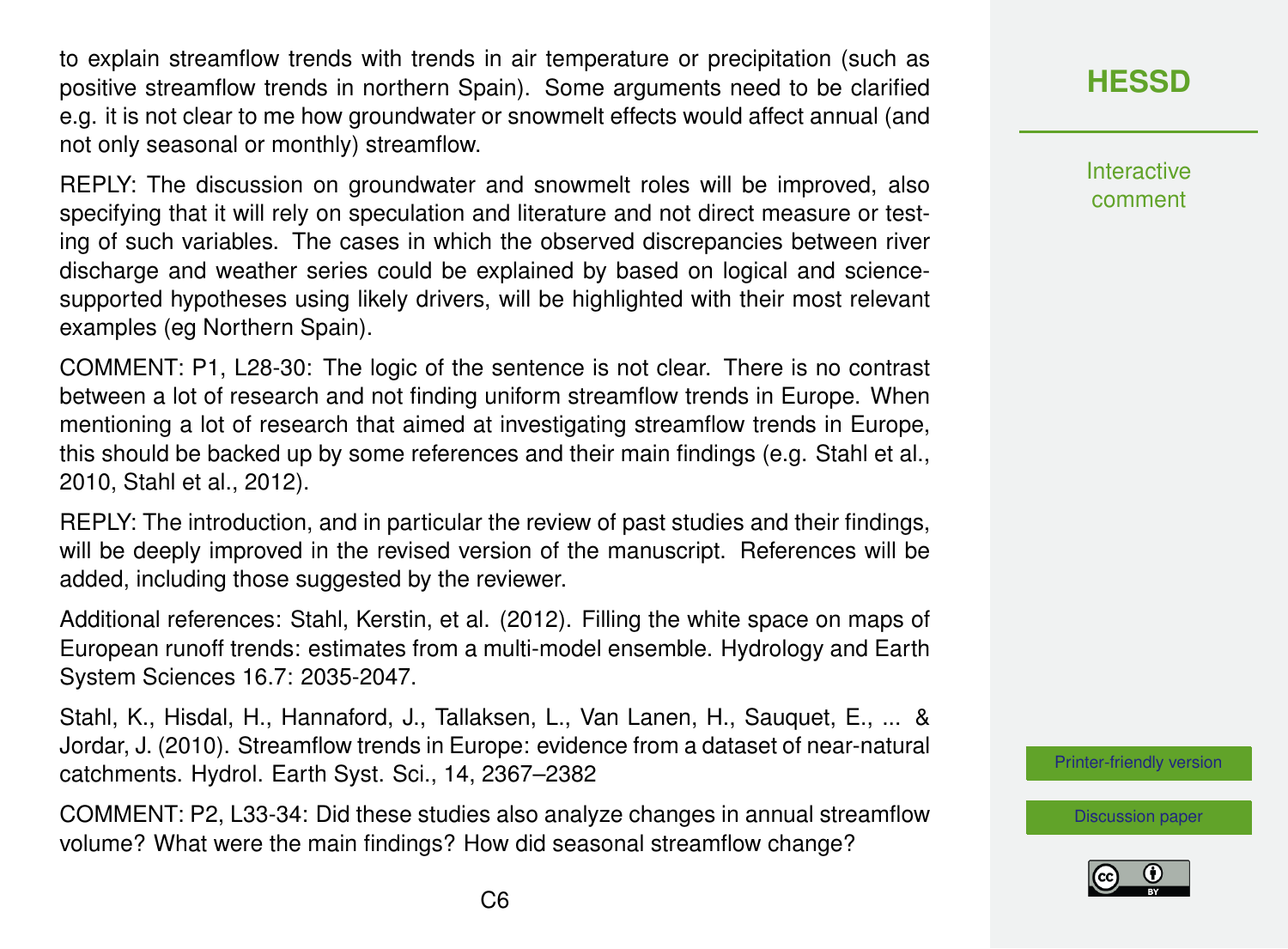REPLY: As for the previous comment, the review of past studies and their findings will be deeply improved in the revised version of the manuscript.

COMMENT: P2 L40-47: The section on potential drivers of the streamflow trends remains a bit vague. Are changes in river cross-sections or boat tourism relevant for annual streamflow volumes?

REPLY: yes, if the shape of the river section is altered, or if flow itself is altered with recreational basin or locks for navigation. These sentences will be however moved to the Discussions to streamline the logical flow of the introduction. A missing reference to Vag et al. will be added in the Bibliography.

COMMENT: P4, L97: I would suggest to first clearly list the criteria for selecting catchments and then mention the final number of selected catchments at the end.

REPLY: The methods will be amended accordingly – filtering criteria will be described in the methods, while the resulting number of catchments retained for analysis will be reported in the Results.

COMMENT: P4, L101-102: You may use this in the introduction in order to emphasize your contribution in comparison to previous studies.

REPLY: Suggestion accepted, the sentence will be integrated in the introduction

COMMENT: P4, L103-109: The description of the criteria for inclusion/exclusion from the database should be very clear. It is not very clear whether you aimed at including only near natural catchments. Did you check information from the data providers on human interventions such as changes in flow abstractions etc. (that would directly influence the trends)? Your database contains \_3900 series of 65-years data. It is a lot of work to visually scan daily data of all these series. Could you provide some detail on how this was achieved? Did you apply any automatic screening tests? How were inhomogeneities identified?

REPLY: accepted - see reply to R2 comment 2 above.

**[HESSD](https://www.hydrol-earth-syst-sci-discuss.net/)**

Interactive comment

[Printer-friendly version](https://www.hydrol-earth-syst-sci-discuss.net/hess-2020-21/hess-2020-21-AC3-print.pdf)

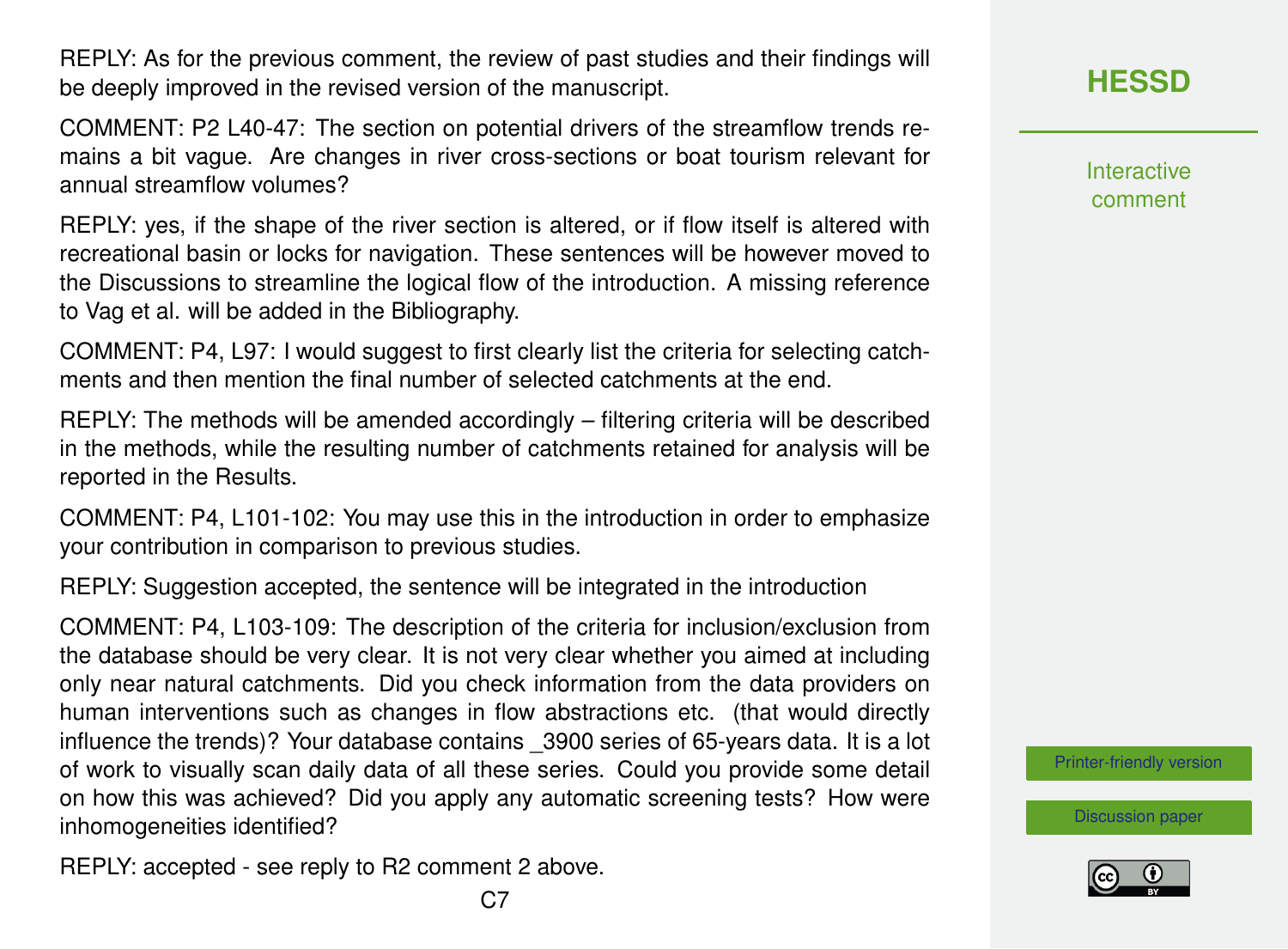COMMENT: P5, L123ff: Why would it make any difference in terms of trend slope whether you calculate it on the original data or on the anomalies?

REPLY: accepted - see reply to R2 comment 5 above.

COMMENT: P5, L128: Delete "To homogenize the annual streamflow series", since dividing by catchment area cannot homogenize a time series.

REPLY: deleted

COMMENT: P5, L132ff: Have you checked the streamflow series for autocorrelation? How did you deal with series that contain significant autocorrelation?

REPLY: The streamflow series of data were checked with lag-1 autocorrelation coefficient as proposed by Khaliq et al. (2009). The autocorrelation levels are reported in the picture in response to comment 4 of Rev#1. No series was significantly autocorrelated.

COMMENT: P6, L138: Since the streamflow volumes were divided by area, runoff depths would be more appropriate (instead of streamflow volume), no? (adjust throughout the paper)

 $REPLY:$  suggestion rejected – the reviewer is right, but streamflow volume is a widespread measure which is readily understandable by managers and citizens. We decided to keep it that way.

COMMENT: P6, L145 and 146: This seems not correct, Table 1 shows positive trends in 7% and negative trends in 5% of the catchments?

REPLY: the overall figures were corrected – 52% of positive trends and 48%, consistent with Table 1

COMMENT: P6 Fig. 3: These figures are not necessary in my opinion.

REPLY: These figures will be deleted.

COMMENT: P6, L151: The unit of annual streamflow per area is length/time (e.g.

**Interactive** comment

[Printer-friendly version](https://www.hydrol-earth-syst-sci-discuss.net/hess-2020-21/hess-2020-21-AC3-print.pdf)

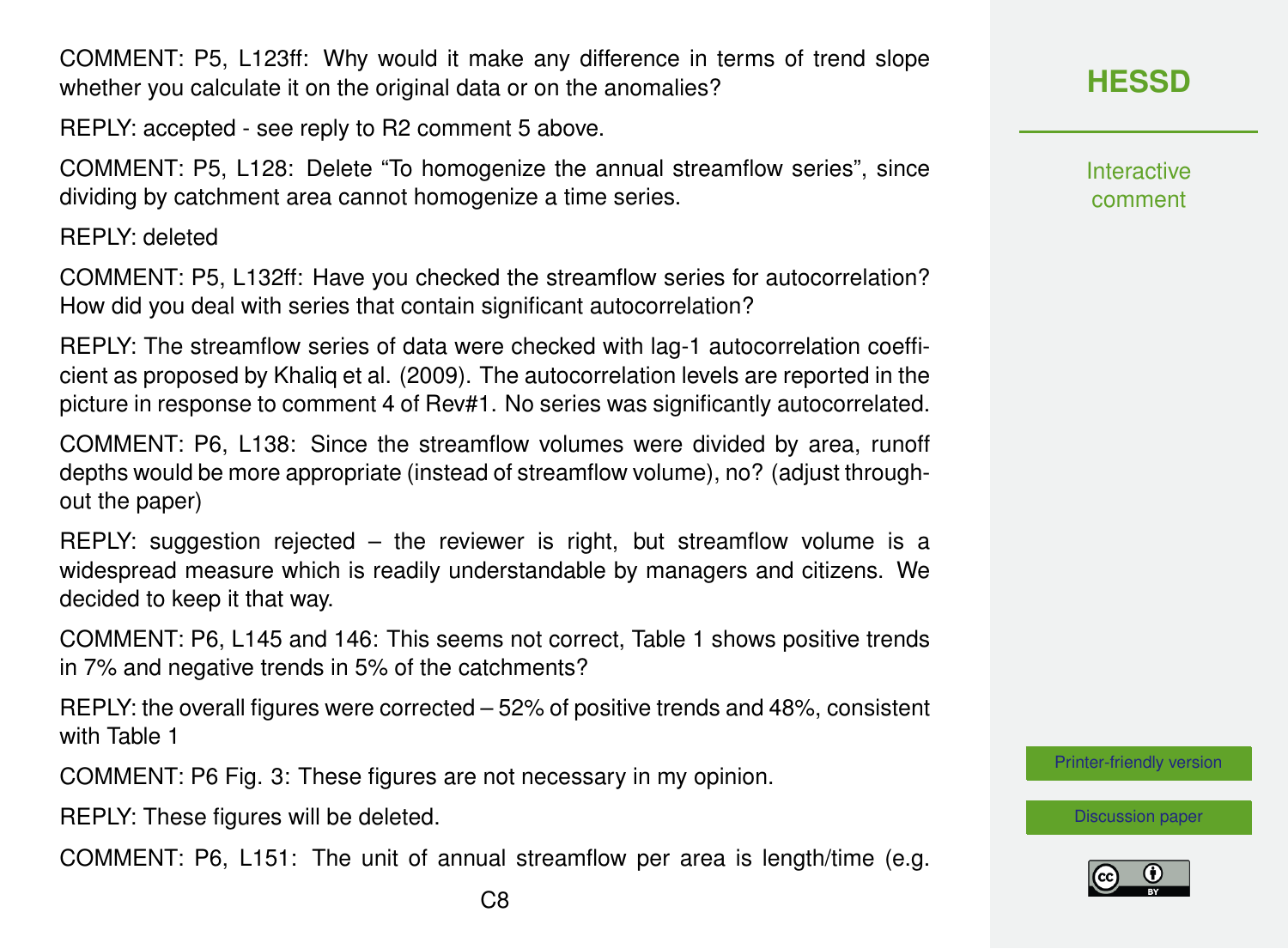m3/(km2 year), or mm y-1). Therefore the change in runoff over a certain period is length/time2 (e.g. m3/(km2 year2)).

REPLY: accepted – the values and units will be updated to reflect yearly change expressed in m3/(km2 year2).

COMMENT: P7, L170; legend and caption of Fig. 5: replace rainfall by precipitation (assuming that snow is included).

REPLY: snow is included. Suggestion accepted.

COMMENT: P7, Fig. 4: Please add trend significance to the figure, e.g. different symbols for significant/insignificant trends.

REPLY: accepted – the figure will be amended using two set of symbols for significant/insignificant trends ( $p$  < 0.05).

COMMENT: P7, Fig. 4: I assume that the former Yugoslavian countries should also be part of the Mediterranean region?

REPLY: there was a mistake in the background graphics – the figure will be amended by adding former Yugoslavian countries

COMMENT: P9, L175-177: Please add time periods, are you discussing observed or future projected air temperature changes ("expected to increase" points to future changes)?

REPLY: we are discussing future climate scenarios. The sentence will be clarified by adding time periods (e.g. "in 2020-2050")

COMMENT: P9, L177ff.: Please explain why earlier snowmelt would result in increased annual streamflow. This is not so straightforward and there are studies pointing to the opposite (e.g. Berghuijs et al., 2014).

REPLY: the study cited by the reviewer states that "A precipitation shift from snow

## **[HESSD](https://www.hydrol-earth-syst-sci-discuss.net/)**

**Interactive** comment

[Printer-friendly version](https://www.hydrol-earth-syst-sci-discuss.net/hess-2020-21/hess-2020-21-AC3-print.pdf)

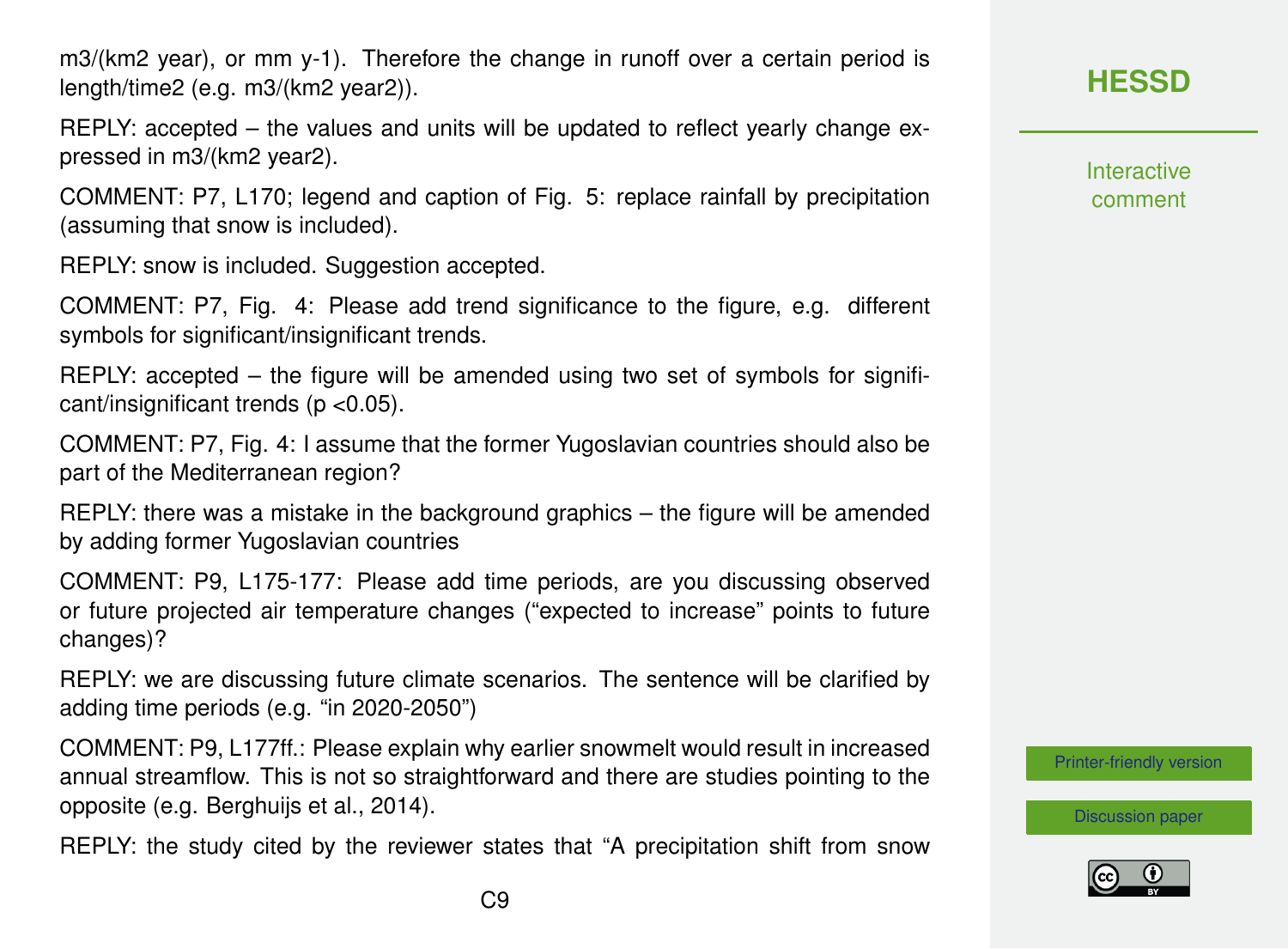towards rain leads to a decrease in streamflow", which is not the point being made here. The role of snowmelt in altering streamflow is in fact debated in in the literature. Concurrent findings will be better explained and supported by additional references, in particular highlighting the hypothesis that earlier snowmelt reduces summer streamflow due to the prolongation of the growing season and increased cumulated water uptake by vegetation.

Additional references:

Berghuijs, W. R., R. A. Woods, and M. Hrachowitz. "A precipitation shift from snow towards rain leads to a decrease in streamflow." Nature Climate Change 4.7 (2014): 583-586.

Elias, E. H., Rango, A., Steele, C. M., Mejia, J. F., & Smith, R. (2015). Assessing climate change impacts on water availability of snowmelt-dominated basins of the Upper Rio Grande basin. Journal of Hydrology: Regional Studies, 3, 525-546.

Regonda, S. K., Rajagopalan, B., Clark, M., & Pitlick, J. (2005). Seasonal cycle shifts in hydroclimatology over the western United States. Journal of climate, 18(2), 372-384.

Stewart, I. T., Cayan, D. R., & Dettinger, M. D. (2004). Changes in snowmelt runoff timing in western North America under a business as usual climate change scenario. Climatic Change, 62(1-3), 217-232.

COMMENT: P9, L182: Replace rainfall by precipitation.

REPLY: accepted and edited throughout the manuscript.

COMMENT: P9, L184/185: There are large agreements between the changes in runoff and precipitation/ air temperature. However, I do not agree that streamflow changes are "perfectly congruent" with the patterns of changes in air temperature and precipitation. For example, despite increases in air temperature and decreases in precipitation, streamflow has increased in northern Spain.

**[HESSD](https://www.hydrol-earth-syst-sci-discuss.net/)**

**Interactive** comment

[Printer-friendly version](https://www.hydrol-earth-syst-sci-discuss.net/hess-2020-21/hess-2020-21-AC3-print.pdf)

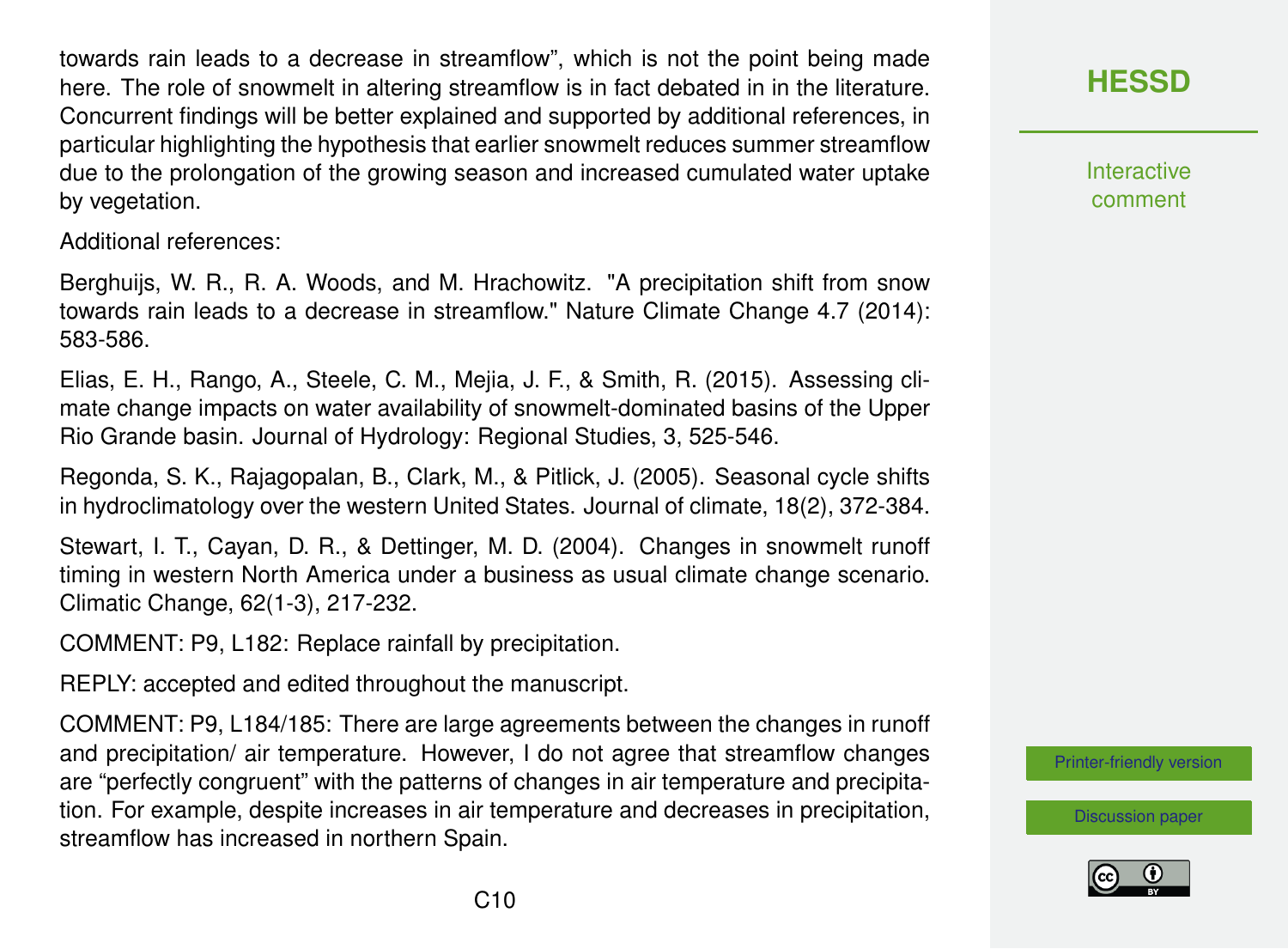REPLY: see reply to R2 comment 7 above. The tone of this conclusion will be deemphasized.

COMMENT: P9, L186-195: The discussion is not very clear. Please explain how groundwater or snowmelt effects would affect annual (and not only seasonal or monthly) streamflow. Furthermore, I would suggest keeping the different factors that may explain mixed positive and negative trends apart. For example, glacier melt processes are unlikely to be relevant in Northern Germany.

REPLY: see reply to R2 comment 7 above. Positive and negative effects will be better distinguished.

COMMENT: P10, Fig. 6, lower panel: Better only show significant trends. Also, better show percentage of positive/negative trends and add the number of stations, e.g. to the labels for each bar.

REPLY: Accepted – the figure will be amended accordingly.

COMMENT: P10, L213: Looking at the 1950-2015 series, streamflow is above average 1955-1985 and below average 1985-2015. However, I do not see any particular change point in 1985. Streamflow has been decreasing since about 1965, and if anything, the rate of decrease has rather slowed down since the late 1980s.

REPLY: see reply to R2 comment 4 above.

Interactive comment on Hydrol. Earth Syst. Sci. Discuss., https://doi.org/10.5194/hess-2020- 21, 2020.

**[HESSD](https://www.hydrol-earth-syst-sci-discuss.net/)**

Interactive comment

[Printer-friendly version](https://www.hydrol-earth-syst-sci-discuss.net/hess-2020-21/hess-2020-21-AC3-print.pdf)